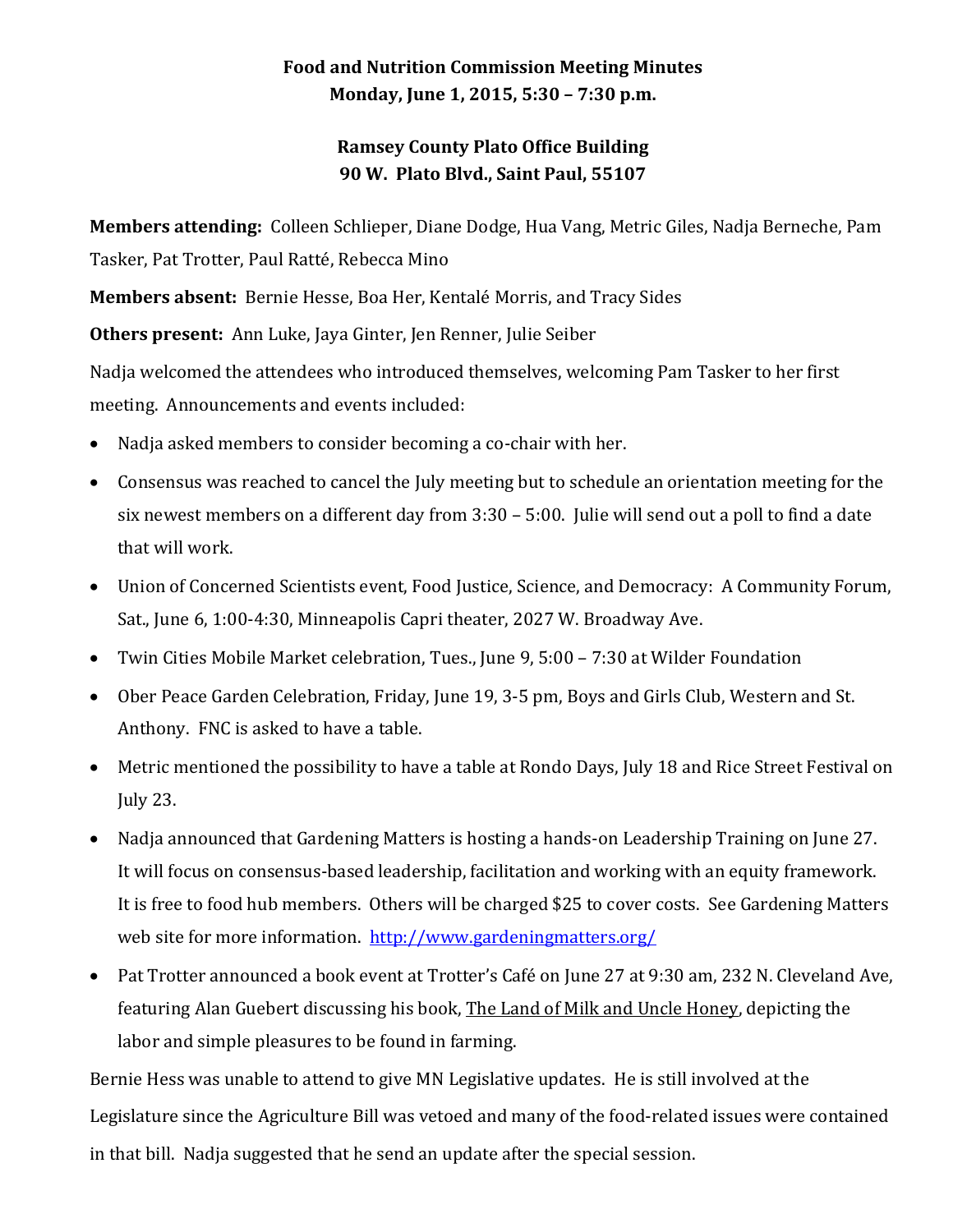Tracy Sides was unable to be at the meeting to report on Placemaking Residency, May 11-15, Moving the Twin Cities to Better Health sponsored by the Saint Paul Riverfront Corporation. Julie attended three of the events which focused on urban design as a way to reduce health inequities. See more information on the web sites below:

[http://www.riverfrontcorporation.com/viewpoint/seeking-better-health-through-a-rethinking-of](http://www.riverfrontcorporation.com/viewpoint/seeking-better-health-through-a-rethinking-of-our-urban-landscape/)[our-urban-landscape/](http://www.riverfrontcorporation.com/viewpoint/seeking-better-health-through-a-rethinking-of-our-urban-landscape/)

Bios of the residents: [http://www.riverfrontcorporation.com/news-events-whats-new/4th-annual](http://www.riverfrontcorporation.com/news-events-whats-new/4th-annual-placemaking-residency-2015/placemaking-residents/)[placemaking-residency-2015/placemaking-residents/](http://www.riverfrontcorporation.com/news-events-whats-new/4th-annual-placemaking-residency-2015/placemaking-residents/)

[http://www.minnpost.com/cityscape/2015/05/health-political-taking-aim-urban-design-and](http://www.minnpost.com/cityscape/2015/05/health-political-taking-aim-urban-design-and-inequity)**[inequity](http://www.minnpost.com/cityscape/2015/05/health-political-taking-aim-urban-design-and-inequity)** 

Nadja Berneche, Diane Dodge, Metric Giles & Julie Seiber reported on the Food Issue Network Meeting organized by the Healthy Food/Healthy Lives Institute at the University of MN with researchers and staff who would like to deepen and broaden connections to the food systems/policy work in the Metro area. Nadja talked with her break-out group about helping the Commission with evaluation. Diane had concerns that it is difficult to find experts at the UofM and that there isn't a clearinghouse for food and agriculture issues to find the appropriate person who might be helpful. Julie's group discussed the high interest among students about food and agriculture but many have little background. Are there ways that these undergraduate students can be involved at the community level?

Jaya Ginter attended planning meetings for US Food Day, October 24, 2015 with themes: "Food Day inspires Americans to change their diets *and* our food policies" "real food, just food" The planning group is still brainstorming. Jaya asked the FNC for their ideas. Responses included: educate people with a simple message; launch some program or event during the week; use Ted Talks or videos from the Union of Concerned Scientists.

The group began discussions about ways to suggest food access inclusion in Saint Paul and Ramsey County as part of Comprehensive Plans due to the Metropolitan Council in 2018 using guidance from the Minnesota Food Charter and the recommendations from the Food and Nutrition Commission accepted by the City Council and County Board in 2012.